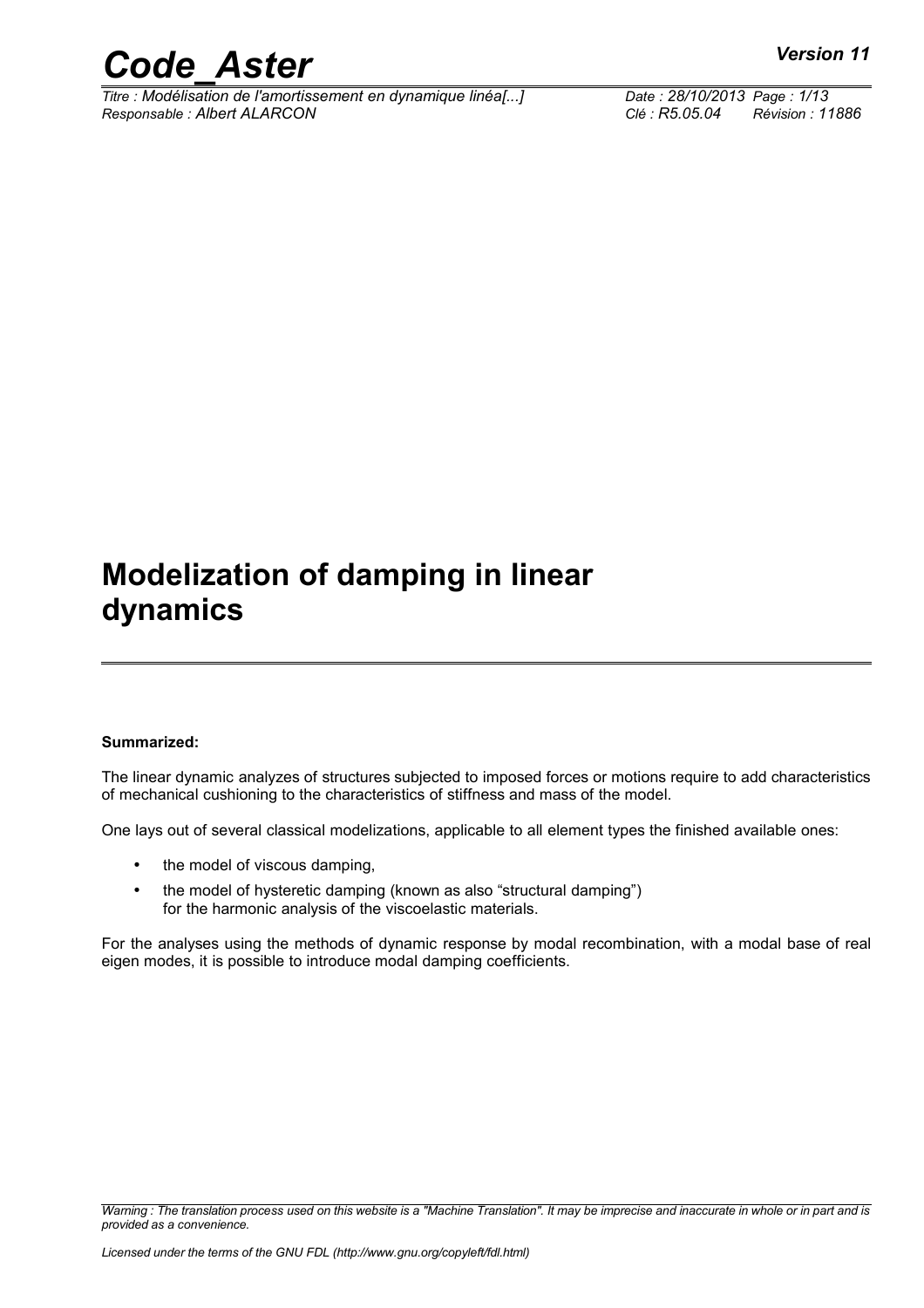# *Code\_Aster Version 11*<br> *Titre : Modélisation de l'amortissement en dvnamique linéal...1 Date : 28/10/2013 Page : 2/13*

*Titre : Modélisation de l'amortissement en dynamique linéa[...] Date : 28/10/2013 Page : 2/13 Responsable : Albert ALARCON Clé : R5.05.04 Révision : 11886*

# **Contents**

*Warning : The translation process used on this website is a "Machine Translation". It may be imprecise and inaccurate in whole or in part and is provided as a convenience.*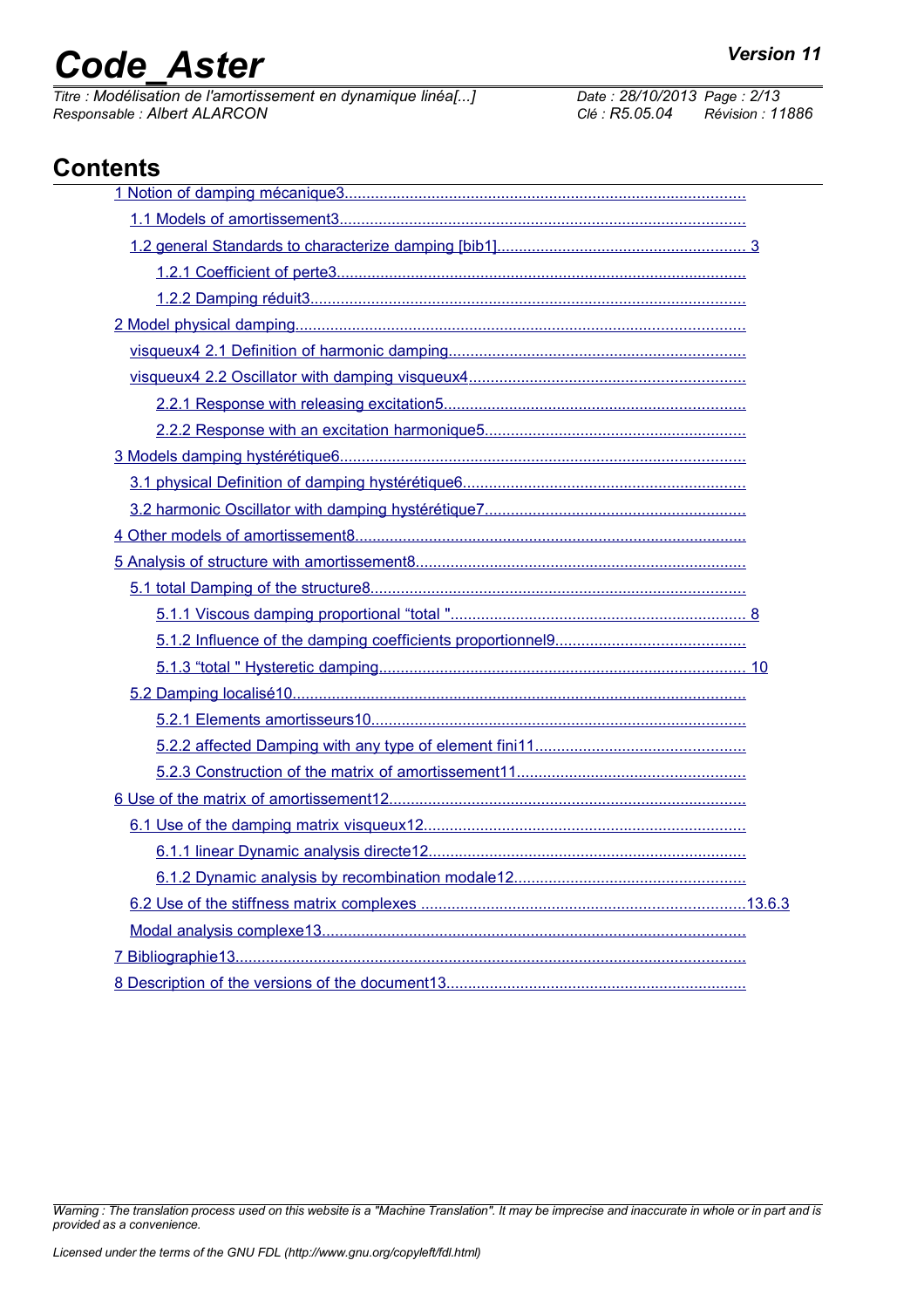*Titre : Modélisation de l'amortissement en dynamique linéa[...] Date : 28/10/2013 Page : 3/13 Responsable : Albert ALARCON Clé : R5.05.04 Révision : 11886*

# <span id="page-2-0"></span>**1 Notion of mechanical cushioning**

### **1.1 Models of damping**

<span id="page-2-4"></span>motion of structures subjected to forces or motions imposed, variable in the course of time, depends, in particular of the properties of damping, i.e. of dissipation of energy in the materials constitutive of structure and connections of the various structural elements between them and with the surrounding medium.

The physical phenomena intervening in this dissipation of energy are many frictions, interaction fluidstructure in a fluid blade, shocks, viscosity and plasticity, vibratory radiation with the bearings.

The models of behavior representing these phenomena are often badly known and it is difficult to explicitly describe them at the elementary level. This is why the most used models are the simple models which make it possible to reproduce on a macroscopic scale the principal effects on the structures [bib1] [bib2]. Those currently available in *Code\_Aster* are:

- viscous damping: dissipated energy proportional to the speed of motion,
- hysteretic damping (known as also "structural damping"): dissipated energy proportional to displacement such as the damping force of sign is opposed to that the velocity.

Let us note that the damping of Coulomb, which corresponds to a damping of friction for which dissipated energy is proportional by the strength of normal reaction to the direction of displacement requires to model the contact, which leaves the strictly linear frame. The nonlinear operators can take it into account in all its generality [R5.03.50 & R5.03, 52] while the transitory operator of resolution into modal can model the friction of Coulomb in the frame of specific contacts [R5.06.03].

The values of the parameters of these models are deduced, when they are available, of results experimental. At the stage of the design, one limits oneself to the use of guiding values.

## <span id="page-2-3"></span>**1.2 General standards to characterize damping [bib1]**

#### **1.2.1 loss Ratio**

<span id="page-2-2"></span>the loss ratio  $n_i$  is an adimensional coefficient characteristic of the damper effect defined as the ratio of the energy dissipated during a cycle in the maximum potential energy multiplied by  $2\pi$ :

$$
\eta = \frac{E_{d \text{ par cycle}}}{2 \pi E_{p \text{ max}}} \tag{6q 1.2-1}
$$

#### **1.2.2 Reduced damping**

<span id="page-2-1"></span>By definition reduced damping is equal to half of the loss ratio

$$
\xi = \frac{\eta}{2}
$$
 eq 1.2-2

*Warning : The translation process used on this website is a "Machine Translation". It may be imprecise and inaccurate in whole or in part and is provided as a convenience.*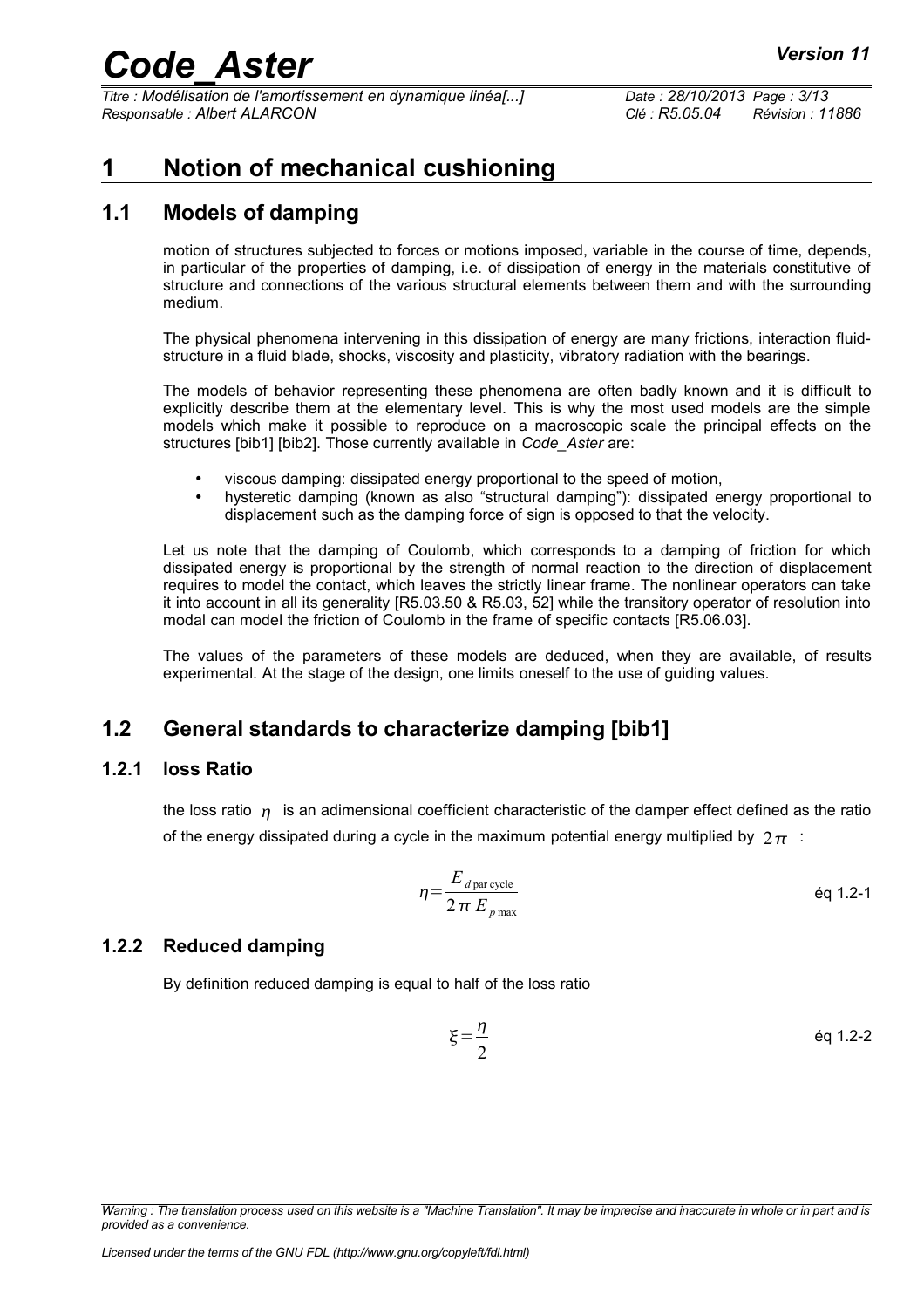*Titre : Modélisation de l'amortissement en dynamique linéa[...] Date : 28/10/2013 Page : 4/13 Responsable : Albert ALARCON Clé : R5.05.04 Révision : 11886*

# <span id="page-3-3"></span>**2 Models physical**

### **2.1 viscous damping Definition of viscous damping**

<span id="page-3-2"></span>the classical cushioning devices (for example, by rolling of a viscous fluid through the openings of a piston pulled by vibratory motion) deliver forces proportional to the speed of motion and opposite sign. During a cycle, the work of these forces is positive: it is viscous damping.



For a simple oscillator of stiffness *k* , mass *m* and viscous damping *c* , the external force applied equilibrium three components: elastic recoil force  $ku$  , damping force  $c\,\dot u$  and inertia force  $m\,\ddot u$ from where the dynamic equation moving absolute motion:

$$
m\ddot{u} + c\dot{u} + ku = f \tag{6q 2.1-1}
$$

For this model of viscous damping the energy dissipated during a cycle of pulsation  $\omega$  is proportional to the vibratory speed  $\,\,-\omega\,u_{\,0} \rm{sin}[\omega\it{t}\,] \,\,$  associated with displacement  $\,\overline{u_{\,0}} \rm{cos}[\omega\it{t}\,] \,$  :

$$
E_{d \text{ par cycle}} = \int_0^{2\pi} -c \omega u_0 \sin \omega t d \left| u_0 \cos \omega t \right| = \pi c \omega u_0^2
$$

and potential energy for a sinusoidal displacement  $u_0 \cos \omega t$  is:

$$
E_{p\max} = \int_{\pi/2}^{0} ku_0 \cos \omega t \, d\big(u_0 \cos \omega t\big) = \frac{1}{2} ku_0^2
$$

For a cycle of pulsation  $\omega$  and sinusoidal displacement  $u_0 \cos \omega t$ , the loss ratio is proportional to the frequency of motion:

$$
\eta = \frac{c \omega}{k} \qquad \qquad \text{Eq 2.1-2}
$$

### **2.2 harmonic Oscillator with viscous damping**

<span id="page-3-1"></span>classical analysis of the undamped model associated with the equation [éq. 2.1-1], put in the form  $(k-m\omega^2)u=0$  gives us  $\omega_0=\sqrt{\frac{k}{m}}$ *m* the own pulsation.

The damping criticizes from which the differential equation [éq 2.1-1] does not have any more an oscillating solution is given by the formulas  $\; c_{\mathit{critique}}\!=\!2\,\sqrt{km}\!=\!2\mathrm{m}\,\omega_0\!=\!\frac{2\mathrm{k}}{2\mathrm{m}}$  $\overline{\omega}_{_0}$  what makes it possible to give a numerical interpretation of the reduced damping, which is often expressed expressed as a percentage critical damping:

$$
\xi = \frac{\eta}{2} = \frac{c}{c_{\text{critique}}} = \frac{c}{2m\,\omega_0} \tag{6q 2.1-3}
$$

#### <span id="page-3-0"></span>**2.2.1 Response with releasing excitation**

*Warning : The translation process used on this website is a "Machine Translation". It may be imprecise and inaccurate in whole or in part and is provided as a convenience.*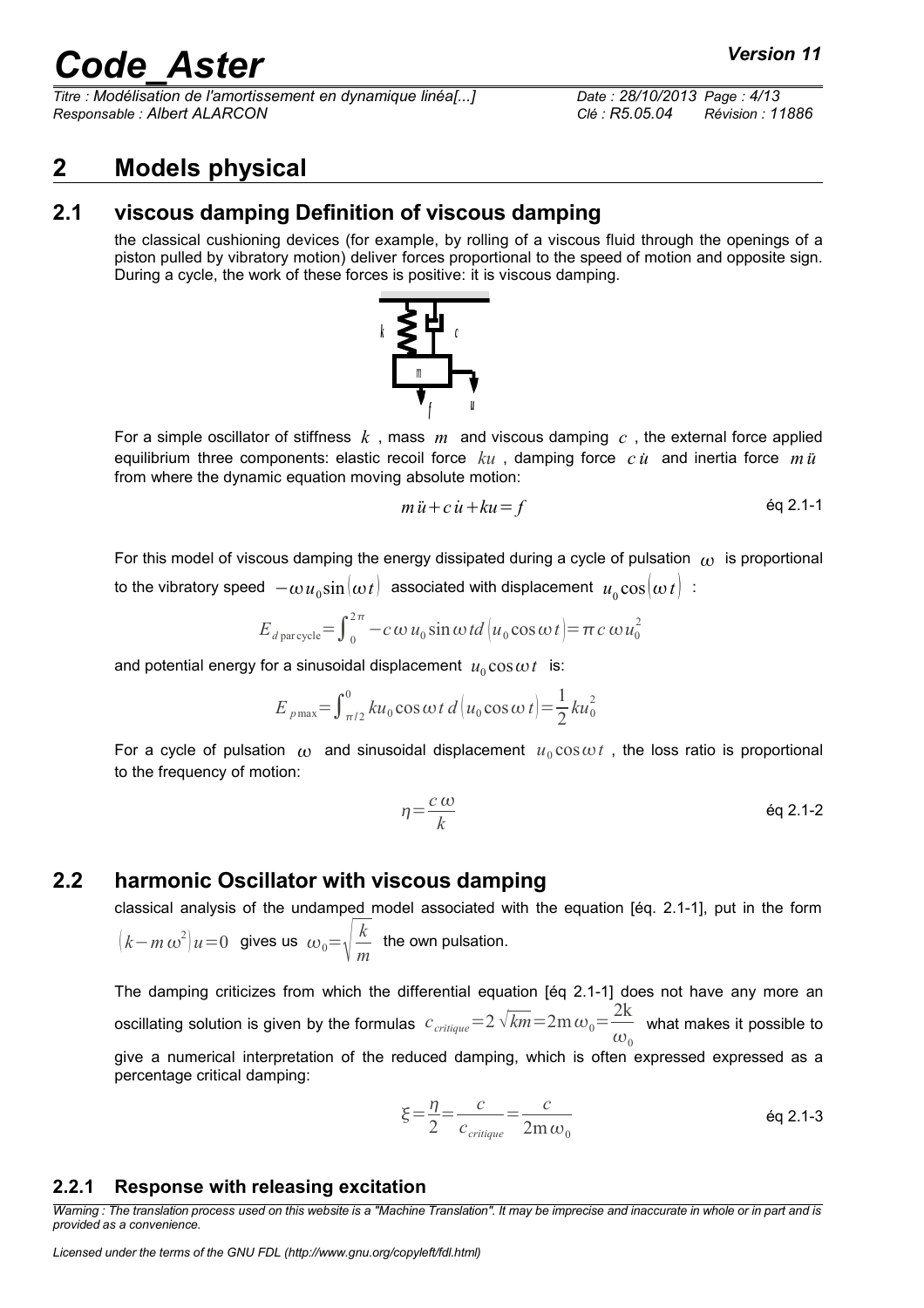*Titre : Modélisation de l'amortissement en dynamique linéa[...] Date : 28/10/2013 Page : 5/13 Responsable : Albert ALARCON Clé : R5.05.04 Révision : 11886*

From a static strain  $u_{st}$ =  $f_{\vert 0}$  $\frac{10}{k}$  , to release (release of the system) produced a free oscillatory motion  $u_l(t)\!=\!u_0 e^{‐\xi \omega_0 t}\cos \omega_0^{'} t$  which reveals the own pulsation of the damped system  $\omega'{}_{0}\!=\!\omega_0\sqrt{(1\!-\!\xi^2)}$ .

In the course of time, the extreme amplitude  $\big\lvert u_{_1},u_{_2}\big\rvert$  decreases at each period of  $e^{-\xi\omega_{_0}T}\!=\!e^{-2\,\pi\xi}\!=\!e^{-\delta}~$  where  $~\delta~$  is the decrement logarithmic curve:  $~\delta\!=\!2\,\pi\,\xi$ 

#### **2.2.2 Response with a harmonic excitation**

<span id="page-4-0"></span>the response with a harmonic excitation of the form  $f\left(t\right){=}\overline{f}_0e^{j\omega t}$  is written with a forced response permanent particular solution  $u(t)=u_0e^{[j\omega t-\varphi]}$  which is written with the reduced pulsation  $\lambda=\frac{\omega}{\omega}$  $\omega_0$ 

 $ku_{0}$  $f_{\,0}$  $=\frac{1}{\sqrt{1-\frac{2}{x^2}}}$  $\frac{1}{1-\lambda^2+j2\,\xi\,\lambda}$  =  $H_v(j\,\omega)$  where  $H_v(j\,\omega)$  is the complex transfer transfer function of a simple oscillator with viscous damping.

The modulus of the response  $u<sub>0</sub>$ *ust*  $=\frac{ku_0}{c}$  $f_{\,0}$  $=$  $|H_v(j\omega)| = \frac{1}{|j - j\omega|^2}$  $\sqrt{(1-\lambda^2)^2}$  $\overline{ \left[ 2\, \xi \lambda \right]^2} \quad$  reveals a dynamic amplification compared to the static response  $u_{st}$ .

This amplification is maximum for  $\lambda \!=\! \frac{\omega^{'}_0}{2}$  $\omega_{0}$  $\langle \Delta \rangle = \sqrt{\left(1-\xi^2\right)}\;$  and gives the value of maximum displacement

 $u_{0\max}$ *ust*  $=-\frac{1}{\sqrt{1-\frac{1}{2}}}\frac{1}{\sqrt{1-\frac{1}{2}}\sqrt{1-\frac{1}{2}}\left(\frac{1}{2}-\frac{1}{2}\right)}$  $2\xi\sqrt{1-\xi^2}$  If the vibratory velocity is observed  $\dot{u}(t) = j \omega u(t)$ , the amplification

 $\frac{\omega_0}{\omega_{\rm{c}}}$ vibratory velocity is maximum for  $\lambda \! = \! \frac{\omega_0}{\omega_{\rm{c}}}$  $\omega_{0}$  $=1$  and the maximum amplitude velocity is

 $\dot{u}_{0\,\text{max}} = \frac{1}{2}$  $2\xi$ =*Q* , where *Q* is the mechanical analogy of the factor of overpressure of the electricians. These properties are at the origin of the methods of measurement of the characteristics of damping of mechanical structures.

*Warning : The translation process used on this website is a "Machine Translation". It may be imprecise and inaccurate in whole or in part and is provided as a convenience.*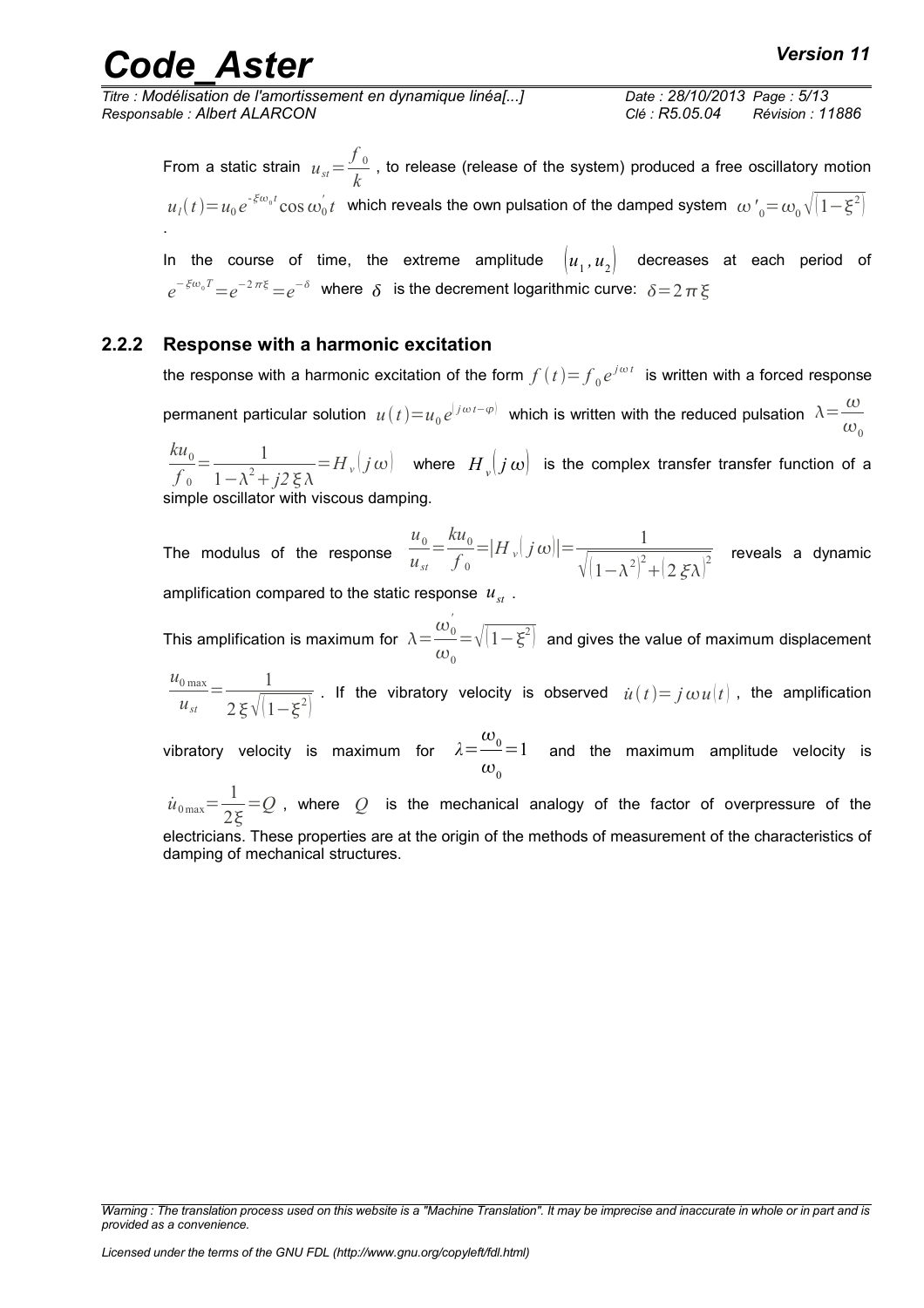*Titre : Modélisation de l'amortissement en dynamique linéa[...] Date : 28/10/2013 Page : 6/13 Responsable : Albert ALARCON Clé : R5.05.04 Révision : 11886*

# <span id="page-5-1"></span>**3 Model physical**

## **3.1 hysteretic damping Definition of hysteretic damping**

<span id="page-5-0"></span>For a sinewave excitation applied to an elastoplastic structure or with an elastic structure with friction, curved force-displacement reveals a positive work of the external force which corresponds to an energy dissipated in structure, that one can at first approximation represent like below:



In both cases the loss ratio believes, in general with the amplitude of the cycle. For low values of the loss ratio (< 0.2), the form of the cycle does not have an appreciable effect on motion and one can compare it to an ellipse [bib1].

In the typical case of a relation force-displacement whose cycle is of form elliptic, the statement of the loss ratio is simple. For an applied force  $|F|$  and a displacement  $|u=u_0 \cos q|$  the recoil force is  $ku_0 \cos \theta$ , *k* being the "classical" stiffness of the mechanical system, and the damping force  $-hu_0 \sin \theta$ , *h* being the stiffness out of phase of 90°, which leads to the relation of equilibrium  $F = ku_0 \cos\theta - hu_0 \sin\theta$ .



Energies, dissipated during a maximum cycle and potential, are:

$$
E_{d \text{ par cycle}} = \int_0^{2\pi} -hu_0 \sin \theta \, d\left(u_0 \cos \theta\right) = \pi \, hu_0^2 \text{ and } E_{pmax} = \int_{\pi/2}^0 ku_0 \cos \theta \, d\left(u_0 \cos \theta\right) = \frac{ku_0^2}{2}
$$

from where the loss ratio

$$
\eta = \frac{\pi h u_0^2}{2 \pi \frac{k u_0^2}{2}} = \frac{h}{k}
$$
 eq 3.1-1

For a sinusoidal cycle  $\theta = \omega t$  , the hysteretic damping coefficient  $\eta = \frac{h}{\hbar}$  $\frac{n}{k}$  is independent of  $\omega$  . It can be given from a test under harmonic cyclic loading.

*Warning : The translation process used on this website is a "Machine Translation". It may be imprecise and inaccurate in whole or in part and is provided as a convenience.*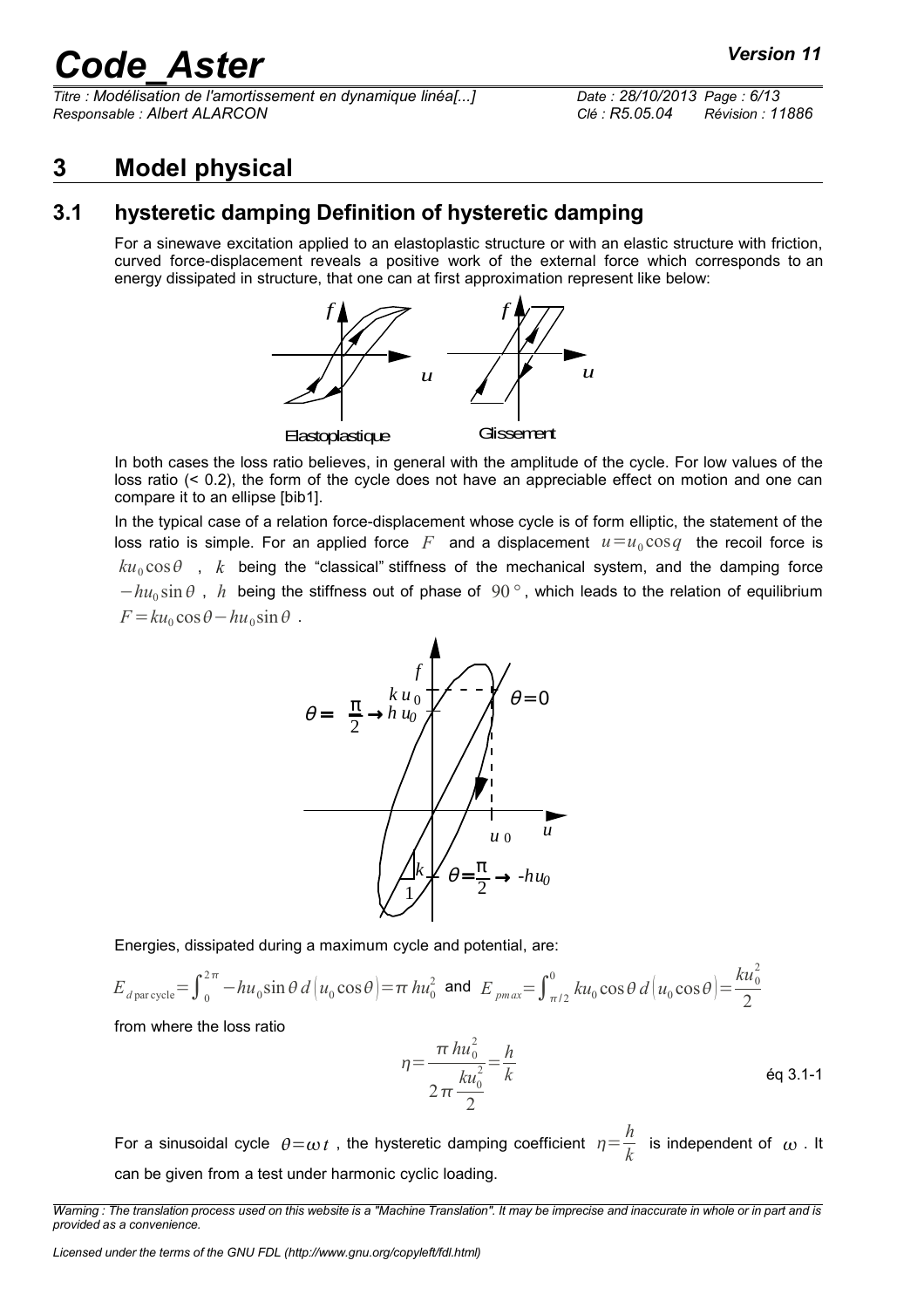*Titre : Modélisation de l'amortissement en dynamique linéa[...] Date : 28/10/2013 Page : 7/13 Responsable : Albert ALARCON Clé : R5.05.04 Révision : 11886*

### **3.2 Harmonic oscillator with hysteretic damping**

<span id="page-6-0"></span>The model of hysteretic damping is usable to treat the harmonic structure responses with viscoelastic materials.

The energy dissipated by cycle in the form  $|E_{d \, \text{par cycle}}{=}\int_0^{2\pi}\sigma\,d\,\varepsilon$  makes it possible to highlight a complex Young modulus  $|E^*|$  from the relation stress-strain of a viscoelastic material  $|\sigma \!=\! \sigma_{\mathbf{0}} e^{j \omega t}$ and  $\epsilon \!=\! \epsilon_{0} e^{j[\omega t - \varphi]}$  where  $\sigma_{0}$  and  $\epsilon_{0}$  are the amplitudes and  $\varphi$  the phase:

$$
E^* = \frac{\sigma}{\varepsilon} = \left(\frac{\sigma_0}{\varepsilon_0}\right) e^{j\varphi} = \left(\frac{\sigma_0}{\varepsilon_0}\right) (\cos \varphi + j \sin \varphi)
$$

By noting  $E_1 = \left| \frac{1}{\epsilon} \right|$  $\sigma_{0}$  $\left(\frac{\varepsilon_0}{\varepsilon_0}\right)$  cos  $\varphi$  the real part and  $E_2 = \left(\frac{\varepsilon_0}{\varepsilon_0}\right)$  $\sigma$ <sub>0</sub>  $\left(\frac{\varepsilon_0}{\varepsilon_0}\right)$  sin  $\varphi$  the imaginary part one obtains

 $E^* = E_1 + jE_2 = E_1(1 + j\eta)$  avec  $\eta = \frac{E_1}{E_2}$ *E*2  $=\tg \varphi$ , where *j* is also called loss angle.

The classical analysis of the equation [éq 2.1-1] has meaning, with a model of hysteretic damping, only for one harmonic excitation  $\left. f\left( t\right) {\rm{ = }}{f_0}{e^{{j\omega t}}}$  which leads to the equation

$$
m\ddot{u} + k\left(1+j\eta\right)u = m\ddot{u} + \left(k+jh\right)u = f_0 e^{j\omega t}
$$

where the real part of displacement  $u$  represents the displacement of the mass and  $h = k n$ .

As previously cf [§ 2.2], the harmonic response can be written, with the reduced pulsation  $\Lambda \! = \! \frac{\omega}{\omega}$  $\frac{\infty}{\omega_0}$  , in

the form  $\frac{ku_0}{a}$  $f_{\,0}$  $=\frac{1}{\sqrt{2}}$  $\frac{1}{1-\lambda^2+j\eta}$ = $H$ <sub>*h*</sub> $j\omega$  where  $H$ <sub>*h*</sub> $(j\omega)$  is the complex transfer transfer function of a simple oscillator with hysteretic damping.

The modulus of the response  $u<sub>0</sub>$ *ust*  $=\frac{ku_0}{c}$  $f$ <sub>0</sub>  $=$  $|H_h(j\omega)| = \frac{1}{\sqrt{1-\frac{1}{n}}}$  $\sqrt{(1-\lambda^2)^2}$  $\overline{\frac{1}{2+n^2}}$  reveals a dynamic amplification compared to the static response, amplification which is maximum for  $\lambda = 1$  and gives the value of maximum displacement  $\frac{u_{0\max}}{}$ *ust*  $=\frac{1}{2}$  $\eta$  $=\frac{1}{2}$  $\frac{1}{2\xi}$ .

In conclusion, reduced damping associated with hysteretic damping is:

$$
\xi = \frac{\eta}{2} = \frac{h}{2k} = \frac{h}{2m \omega_0^2}
$$

*Warning : The translation process used on this website is a "Machine Translation". It may be imprecise and inaccurate in whole or in part and is provided as a convenience.*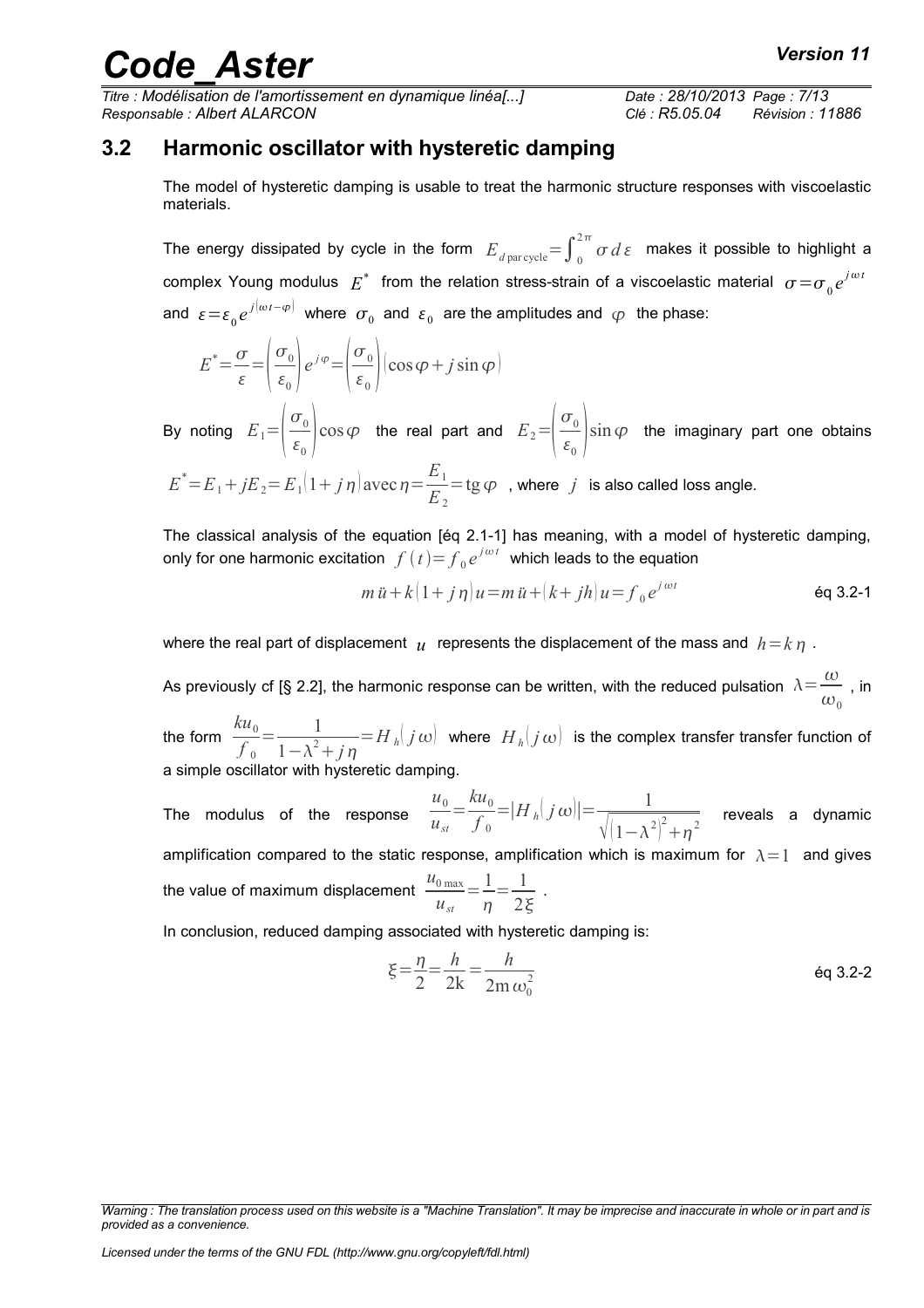*Titre : Modélisation de l'amortissement en dynamique linéa[...] Date : 28/10/2013 Page : 8/13 Responsable : Albert ALARCON Clé : R5.05.04 Révision : 11886*

# **4 Other models of damping**

<span id="page-7-3"></span>One does not treat models here representing the damping "added" by the confined motionless fluids or the fluids moving. One will refer to the documents [R4.07.xx], treating fluid coupling - structure.

# **5 Structure with damping analyzes**

<span id="page-7-2"></span>the modelizations presented are not easily generalizable with the various structure analyses cf [§1]. **Note:**

*The two modelizations do not have the same field of linear analysis:*

- *viscous damping is usable in transient analysis or harmonic,*
- *hysteretic damping is usable only in harmonic analysis.*

The options of modelizations in *Code\_Aster* allow the definition:

- of a total damping for structure,
- of depreciation located on mesh or on group of elements.

### **5.1 Total damping of structure**

<span id="page-7-1"></span>In the absence of sufficient information on the components and connections creating a dissipation of energy, a current modelization consists in building a damping matrix "total".

#### **5.1.1 Viscous damping proportional "total"**

<span id="page-7-0"></span>One is placed in the frame of the classical equations of the dynamics of linear structures:

$$
M\ddot{U} + C\dot{U} + KU = F(t)
$$
éq 5.1.1-1

the notion of damping of RAYLEIGH makes it possible to define the damping matrix  $\Gamma$  as linear combination of the stiffness matrixes and mass:

$$
C = \alpha K + \beta M \qquad \qquad \text{Eq 5.1.1-2}
$$

#### **Advantages:**

- easy to implement by means of the operators DEFI MATERIAU  $[U4.43.01 \text{ §}3.1]$  and ASSEMBLY (OPTION=' AMOR\_MECA') [U4.61.21]. One can also use operator COMB\_MATR\_ASSE [U4.53.01], after having assembled the stiffness matrixes and of mass with real coefficients.;
- useful for the validation of algorithms of resolution;

historically, its success is attached to the methods of analysis transient by modal recombination from a base of real eigen modes. The properties of orthogonality of the real eigen modes solution of the problem to the eigenvalues  $\left. \left( K\! -\! \omega^2 \bm{M} \right) \! \varphi \!=\! 0 \right. \,$  result in the simultaneous diagonalization in the transition into modal coordinates generalized of  $\bm{\,\,\varphi}^T\bm{K}\bm{\,\,\varphi}\bm{\,}$  and  $\bm{\,\,\varphi}^T\bm{M}\bm{\,\,\varphi}\bm{\,}$  . The damping of RAYLEIGH is a condition sufficient for diagonalizing  $\ \varphi^{\mathit{T}}\boldsymbol{C}\,\varphi\,$  . The system of equations modal  $\ddot{q} + \frac{\varphi^T C \varphi}{T}$  $\frac{\varphi^T C \varphi}{\varphi^T M \varphi} \dot{q} + \omega^2 q = \frac{\varphi^T}{\varphi^T M}$  $\frac{\varphi}{\varphi^{T}M\,\varphi}F(t)$  becomes diagonal then.

*Warning : The translation process used on this website is a "Machine Translation". It may be imprecise and inaccurate in whole or in part and is provided as a convenience.*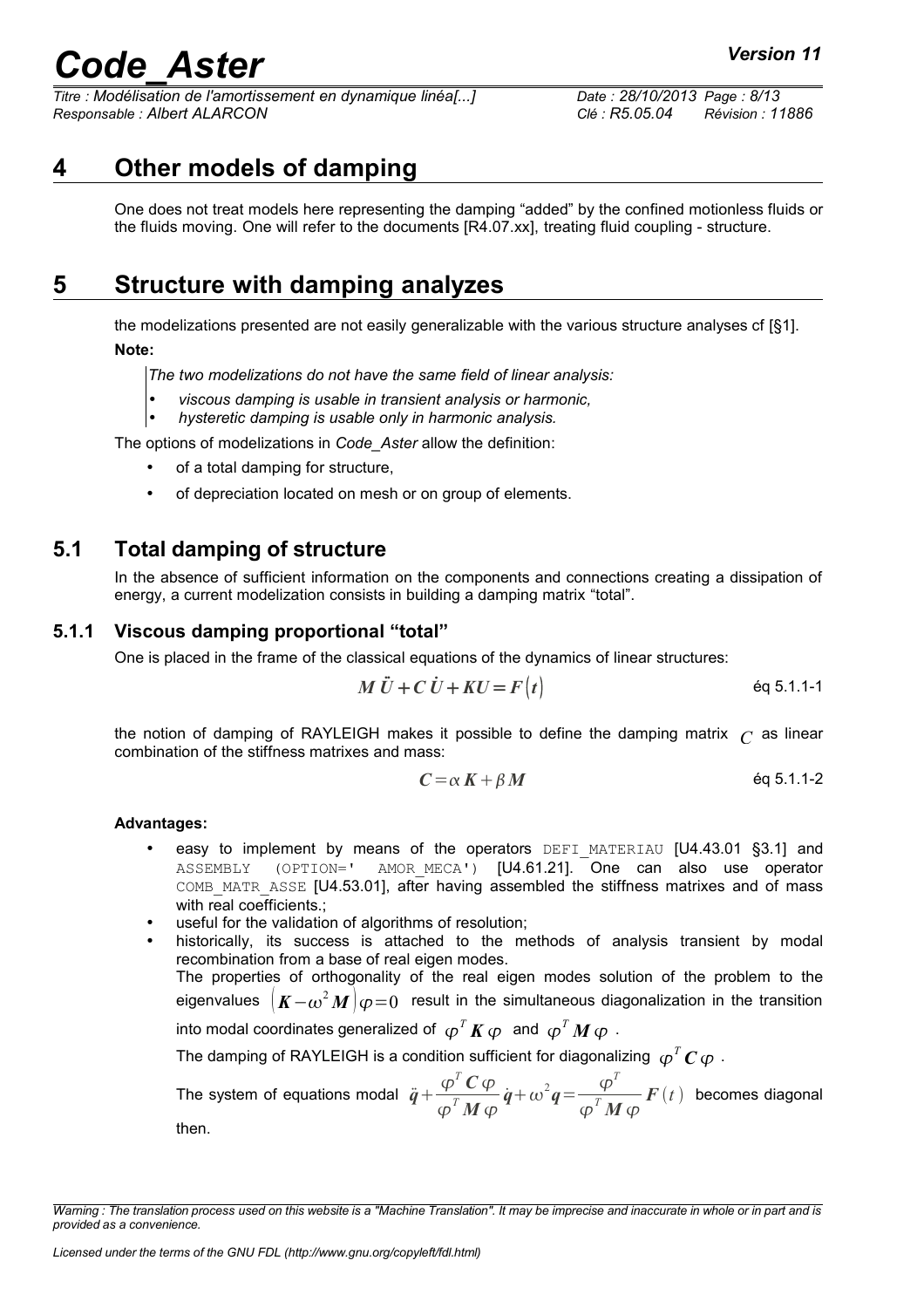# rande  $A$ ster *Code Code Code Code Code Code Code Code Code Code Code Code Code Code Code Code Code Code Code Code Code Code Code Code Code Code Code Code Code Co*

*Titre : Modélisation de l'amortissement en dynamique linéa[...] Date : 28/10/2013 Page : 9/13 Responsable : Albert ALARCON Clé : R5.05.04 Révision : 11886*

$$
\ddot{\boldsymbol{q}} + 2 \boldsymbol{\xi} \omega \dot{\boldsymbol{q}} + \omega^2 \boldsymbol{q} = \frac{\boldsymbol{\phi}^T}{\boldsymbol{\phi}^T \boldsymbol{M} \boldsymbol{\phi}} \boldsymbol{F}(t) \tag{6q 5.1.1-3}
$$

#### **Disadvantages:**

- This modelization does not make it possible to represent the heterogeneity of structure compared to damping.
- The damping actually introduced into the model strongly depends on the identification on the coefficients  $\alpha$  and  $\beta$  cf [§ 5.1.2].

#### **5.1.2 Influence damping coefficients proportional**

<span id="page-8-0"></span>Three simple cases of identification are presented here to illustrate, the effects induced by this modelization:

proportional damping with the characteristics of inertia:  $\alpha = 0, \beta$ 

This case was very much used of direct transitory resolution: if the mass matrix is diagonal, that of damping is still and the saving space memory is obvious in it.

The coefficient  $\,\beta\,$  can be identified with the experimental reduced damping  $\,{\xi}_1\,$  of the eigen mode  $\, [\varphi_{_{1}},\omega_{_{1}}]\,$  which takes part more in the response cf [éq. 2.1-1] from where

 $\beta\!=\!2\,\xi_1\omega_1$  . For any other pulsation one obtains a reduced modal damping  $\vert\xi\!=\!\beta\frac{\omega_1}{\omega_1}$  $\omega$ .

The high modes  $\omega > > \omega$ , will be far from damped and the too damped  $\omega < \omega_1$  low frequency modes.



proportional damping with the characteristics of stiffness:  $\alpha$ ,  $\beta$ .

The coefficient  $\alpha$  can be identified, like previously from  $\vert \xi_2 \vert$  associated with the mode  $(\varphi_{_2},\omega_{_2})$  from where  $\alpha\!=\!2\,\xi_{_2}\omega_{_2}$  . For any other pulsation one obtains a reduced modal damping  $\xi = \alpha \frac{\omega}{\omega}$  $\frac{\infty}{\omega_2}$  . The high modes  $\omega >> \omega_2$  are very damped.



complete proportional damping:  $\alpha = \alpha$ ,  $\beta = \beta$ From an identification on two independent modes  $\, [\varphi_1^{},\omega_1^{}] \,$  and  $\, [\varphi_2^{},\omega_2^{}]$  , one obtains for any other pulsation a reduced modal damping  $\vert \xi \vert = \frac{1}{2}$  $rac{1}{2} \alpha \omega + \frac{\beta}{\omega}$  $\left(\frac{\beta}{\omega}\right)$  =  $\xi_1 \frac{\omega}{\omega_1}$  $\omega_1$  $+\xi_2$  $\omega_2$  $\omega$ .

*Warning : The translation process used on this website is a "Machine Translation". It may be imprecise and inaccurate in whole or in part and is provided as a convenience.*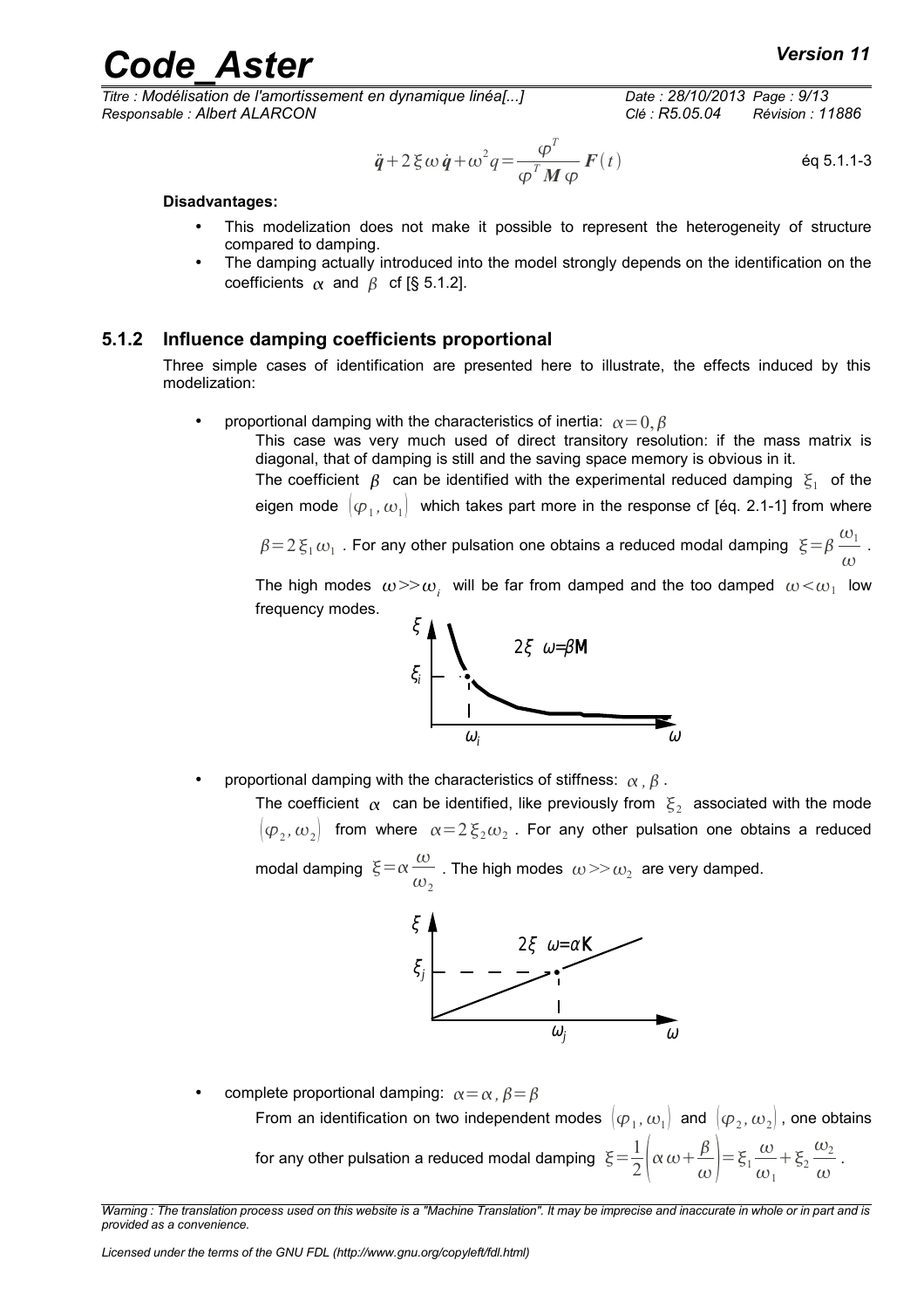# de Aster *Code Aster Code Aster Code Aster Code Aster Code Aster*

*Titre : Modélisation de l'amortissement en dynamique linéa[...] Date : 28/10/2013 Page : 10/13 Responsable : Albert ALARCON Clé : R5.05.04 Révision : 11886*

In the interval  $\left[\omega_1,\omega_2\right]$ , the variation of reduced damping is weak and outwards one finds the addition of the preceding disadvantages: the modes external with the interval are too damped.



In none the preceding cases, one will be able to reproduce an assumption of equal modal damping for all the modes. Methods were imagined for tending towards this purpose [bib1].

#### **5.1.3 "Total" hysteretic damping**

<span id="page-9-1"></span>the generalization of the equation of the simple oscillator with hysteretic damping led to the system of equations complexes or  $F(\Omega)$  is a harmonic excitation.

$$
\boldsymbol{M}\ddot{\boldsymbol{U}} + \boldsymbol{K}\big(1+j\,\eta\big)\boldsymbol{U} = \boldsymbol{F}\big(\boldsymbol{\Omega}\big) \tag{Eq 5.1.3-1}
$$

Knowing the real stiffness matrix, it is possible to build a hysteretic damping matrix  $K_i = j \eta K$ , with a "total" loss ratio  $\eta$ .

As previously of resolution by modal recombination, from a base of real eigen modes, one obtains  $\bm{\varphi}^TM\,\bm{\varphi}\,\ddot{\bm{q}}+j\,\bm{\varphi}^T\bm{K}_{\bm{\mu}}\bm{\varphi}\,\bm{q}+\bm{\varphi}^T\bm{K}\,\bm{\varphi}\,\bm{q}\!=\!\bm{\varphi}^T\,F\,(\,t\,)$  where the generalized hysteretic damping matrix is diagonal  $\ket{\varphi^T\pmb{K}_\pmb{\mu}\varphi}=\left|\text{diag}\,\eta\,\gamma_{_I}\right|$  , like the generalized stiffness matrix  $\ket{\varphi^T\pmb{K}\varphi}=\left|\text{diag}\,\gamma_{_I}\right|$  .

According to the definition of reduced damping (cf [éq 1.2-2]), modal damping is constant for all the

modes from where  $\xi = \frac{\eta}{\eta}$ 2

#### **Advantages:**

- easy to implement by means of operators DEFI\_MATERIAU (OPTION=' RIGI MECA HYST') [U4.43.01 §3.1] and ASSEMBLY [U4.61.21]. One can also proceed using operator COMB MATR ASSE [U4.53.01], after having assembled the stiffness matrixes.;
- very useful for the validation of algorithms of resolution;
- the damping actually introduced into the model is constant for all the modes of structure, as asks it regulations of construction.

#### **Disadvantages:**

- this modelization is badly adapted for the industrial studies, because it does not make it possible to represent the heterogeneity of structure compared to damping.
- only the harmonic analysis (in complex) is possible.

#### • **5.2 Damping located**

<span id="page-9-0"></span>For the analyses requiring a modelization representing the heterogeneity of structure, it is possible to affect characteristics of damping located on meshes of structure, in fact on elements of the model.

*Warning : The translation process used on this website is a "Machine Translation". It may be imprecise and inaccurate in whole or in part and is provided as a convenience.*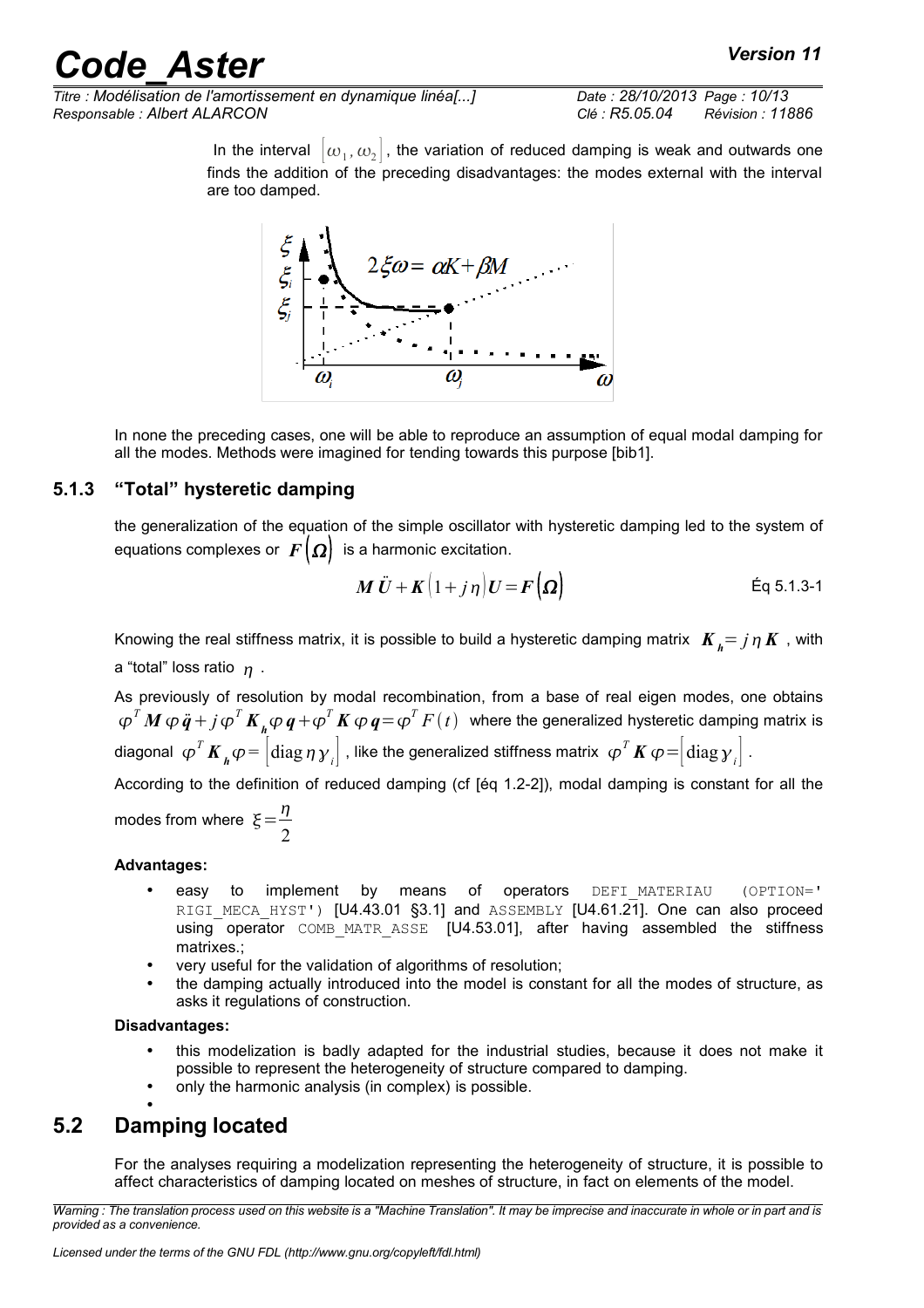*Titre : Modélisation de l'amortissement en dynamique linéa[...] Date : 28/10/2013 Page : 11/13 Responsable : Albert ALARCON Clé : R5.05.04 Révision : 11886*

#### **5.2.1 Elements dampers**

<span id="page-10-2"></span>It is possible to apply elements discrete dampers:

- on meshes POI1 : damping is related to the displacement (respectively velocity) of the node support,
- on meshes SEG2 : damping is related to the relative displacement (respectively relative velocity) of the two nodes connected.

Operator AFFE\_CARA\_ELEM [U4.24.01] allows to define for each discrete element:

- a damping matrix of the viscous type  $a_{discret}$  whose terms are assigned to the various degrees of freedom of the nodes concerned; several modes of description of the matrix are available.
- a hysteretic loss ratio  $\eta_{\text{discret}}$  multiplying of the stiffness matrix of the affected discrete element to the mesh support.

#### **5.2.2 Affected damping with any type of finite element**

<span id="page-10-1"></span>the affected elastic material with any finite element can be defined with parameters of damping by the operator DEFI\_MATERIAU [U4.23.01]:

Viscous damping proportional with two parameters of RAYLEIGH  $\alpha$  and  $\beta$ .

| AMOR ALPHA= | $\alpha$ |   |
|-------------|----------|---|
| AMOR BETA=  |          | β |

For all element types finished (of continuums, structural or discrete), it are possible to calculate the real elementary matrixes corresponding to computation option "AMOR MECA", after having calculated the elementary matrixes corresponding to computation options "RIGI\_MECA" and "MASS\_MECA".

The elementary matrix of the affected  $j$  element of the material  $\alpha_j$ ,  $\beta_j$  is then of the form:

• for a finite element

$$
c_{\text{elem }i} = \alpha_j k_{\text{elem }i} + \beta_j m_{\text{elem }i}
$$

for a discrete element

$$
c_{\text{elem }i} = a_{\text{discret }i}
$$

• Hysteretic damping with a coefficient of *e*

AMOR HYST = coeff

For all element types finished (of continuums, structural or discrete), it is possible to calculate the complex elementary matrixes corresponding to computation option "RIGI\_MECA\_HYST", after having calculated the elementary matrixes corresponding to computation options "RIGI\_MECA".

The elementary matrix of the affected  $j$  element of the material  $\alpha_j$ ,  $\beta_j$  is then of the form:

for a finite element

$$
\boldsymbol{k}_{\text{elem }i}^* = \boldsymbol{k}_{\text{elem }i} \left( 1 + j \, \boldsymbol{\eta}_j \right)
$$

for a discrete element

$$
\boldsymbol{k}_{\text{elem }i}^* = \boldsymbol{k}_{\text{elem }i} \left( 1 + j \, \boldsymbol{\eta}_{\text{discret }i} \right)
$$

#### <span id="page-10-0"></span>**5.2.3 Construction of the damping matrix**

*Warning : The translation process used on this website is a "Machine Translation". It may be imprecise and inaccurate in whole or in part and is provided as a convenience.*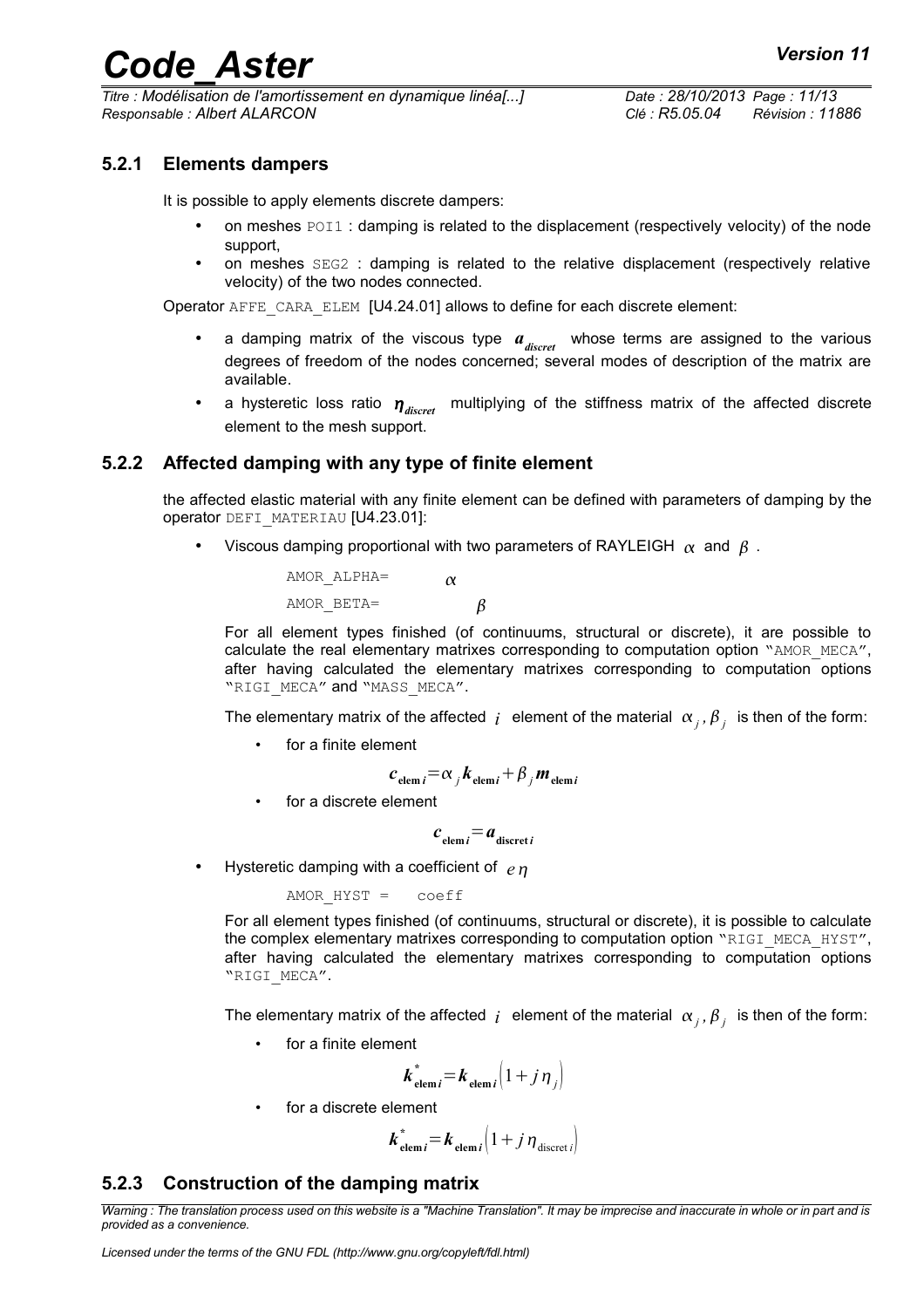# *Code* Aster *Code* **Aster** *Code Code Code Code Code Code Code Code Code Code Code Code Code Code Code Code Code Code Code Code Code Code Code Code Code Code Code Code*

*Titre : Modélisation de l'amortissement en dynamique linéa[...] Date : 28/10/2013 Page : 12/13 Responsable : Albert ALARCON Clé : R5.05.04 Révision : 11886*

the assembly of the elementary matrixes of damping is obtained with usual operator ASSE\_MATRICE [U4.42.02] or by the macro command ASSEMBLY [U4.31.02]. One must use same classifications and the same mode of storage as for the stiffness matrixes and mass (operator NUME DDL [U4.42.01]).

**Note:**

*The damping matrix obtained is nonproportional* 

 $C \neq \alpha K + \beta M$  or  $K_h \neq j \eta K$ 

# <span id="page-11-3"></span>**6 Use of the damping matrix**

### <span id="page-11-2"></span>**6.1 Use of the viscous damping matrix**

#### **6.1.1 direct linear Dynamic analysis**

<span id="page-11-1"></span>the viscous damping matrix *C* , whatever its mode of development and its character proportional or not proportional, is usable for the direct linear dynamic analysis (key word MATR\_AMOR) with the operators:

| of transient analysis | DYNA LINE TRAN | $[R5.05.02]$ and $[U4.54.01]$ |  |
|-----------------------|----------------|-------------------------------|--|
| of harmonic analysis  | DYNA LINE HARM | [R5.05.03] and [U4.54.02]     |  |

### **6.1.2 Dynamic analysis by modal recombination**

<span id="page-11-0"></span>For the analyses by modal recombination, one must project this matrix in the subspace defined by a set of  $~\varphi~$  real eigen modes, obtained on the associated undamped problem  $~\pmb{|}~\pmb{K}{-}\omega^2\pmb{M}~\pmb{|}~\pmb{\varphi} {=} 0~$  .

This operation is possible with macro command PROJ\_BASE [U4.55.11] or with operator PROJ MATR BASE [U4.55.01].

For the computation of the dynamic response in force or imposed in modal space, one has following possibilities:

- use of the generalized damping matrix  $\boldsymbol{\varphi}^T \boldsymbol{C} \, \boldsymbol{\varphi}$  :
	- in transient analysis with the operator DYNA\_TRAN\_MODAL [R5.06.04] and [U4.54.03] and key word AMOR GENE,
	- in seismic analysis by spectral method with the operator COMB\_SISM\_MODAL [R4.05.03] and [U4.54.04] and key word AMOR GENE,
	- in harmonic analysis with the operator DYNA LINE HARM [R5.05.03] and [U4.54.02] and key word MATR\_AMOR.

Let us recall that in the case of heterogeneous damping (localised use of the options of damping), the matrix  $\bm{\phi}^T\bm{C}\bm{\varphi}$  is not diagonal.

use of viscous modal damping by providing a constant reduced modal damping for all the modes  $\xi$  or a list of values  $\xi_i$ .

Several methods of identification of these coefficients are possible but it does not exist of ordering of sytematic construction of the list of values. One can nevertheless quote the use

of the assumption of BASILE  $2\xi_i\omega_i = \text{diag} \frac{\boldsymbol{\varphi}^T \boldsymbol{C} \boldsymbol{\varphi}}{T \boldsymbol{M}}$  $\left(\frac{\rho^T M \varphi}{\varphi^T M \varphi}\right)$ , the use payment RCC-G (or ETC-

C) for the seismic analysis with damping of the soil, operating of results experimental,…

in transient analysis with the operator DYNA\_TRAN\_MODAL [R5.06.04] [U4.54.03] and key word AMOR\_REDUIT.

*Warning : The translation process used on this website is a "Machine Translation". It may be imprecise and inaccurate in whole or in part and is provided as a convenience.*